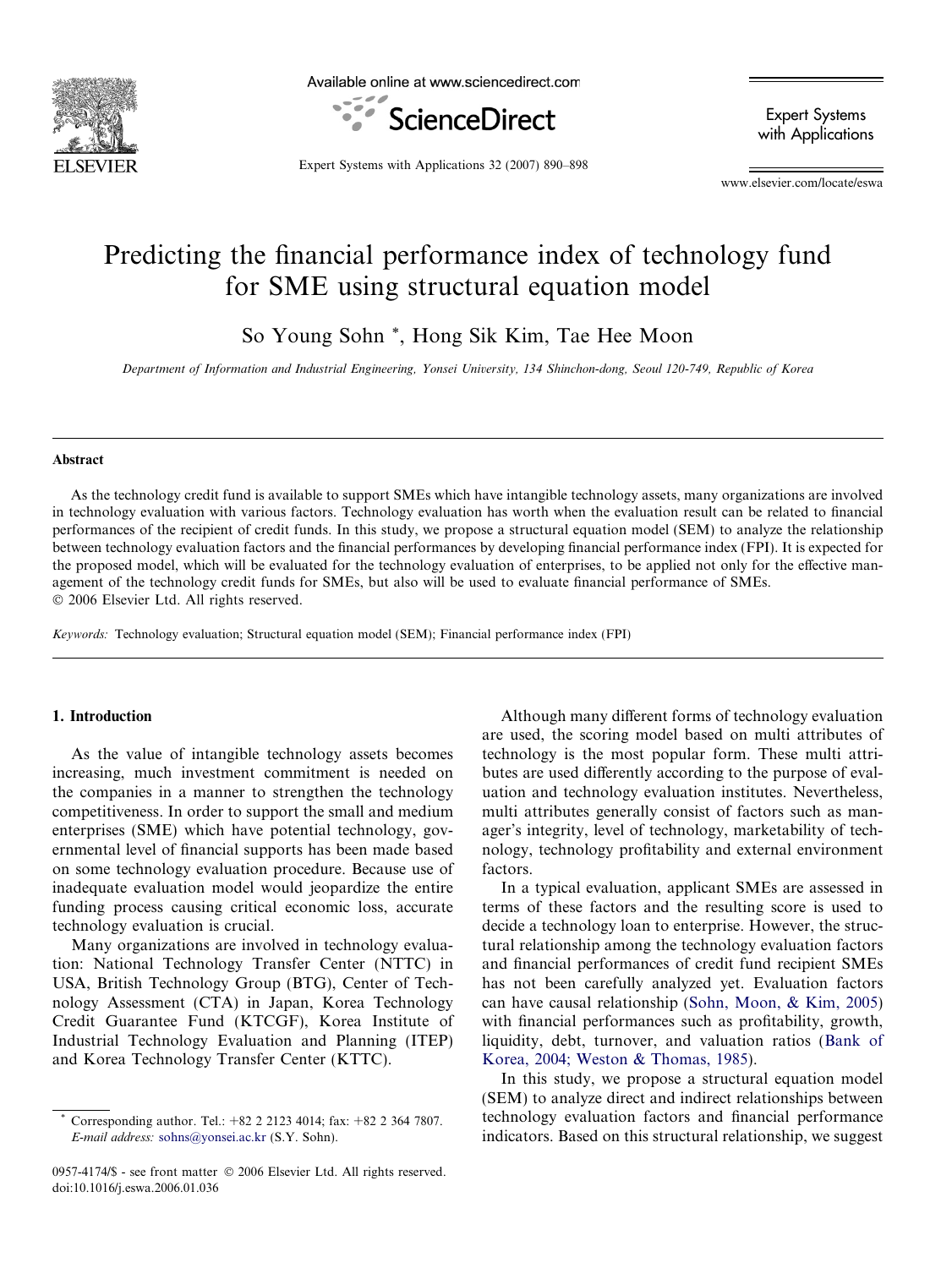the financial performance index (FPI) of enterprise and propose some strategies for improving financial performances in accordance with characteristics of enterprises. It is expected for the proposed model, which will be evaluated for the technology evaluation of enterprises, to be applied not only for the effective management of the technology credit funds for SMEs, but also will be used to evaluate financial performance of SMEs.

This paper is organized as follows. In Section 2, the proposed structural equation model is introduced along with our research hypotheses. Additionally empirical data analysis is carried on to fit the proposed SEM. In Section [3,](#page--1-0) we compare the FPI according to the characteristics of enterprises. Finally, we summarize the results of our study and suggest the areas for further research.

### 2. Research hypotheses and model

In this section, we propose an SEM to analyze the relationship between technology evaluation factors and financial performances of fund recipient SMEs.

Structural equation model (SEM) has become one of the most widely used multivariate statistical tools in various areas, such as psychology, education and behavioral sciences [\(Bentler, 1983; Joreskog & Sorbom, 1989; Parhizgari](#page--1-0) [& Ronald, 2004; Sohn & Moon, 2003](#page--1-0)).

SEM is basically formulated by two types of equations namely, measurement model and structural model. While the measurement models can be used to grasp the relationships between observed variables and latent factors, the structural model can be used to assess the hypothesized relationship among latent factors.

Maximum likelihood estimation (MLE) and partial least square (PLS) are common tools to estimate SEM. Although the MLE is widely used, it still has limitations since the MLE needs not only distributional assumptions but also a large number of samples. PLS, however, is free from such limitations. We use the PLS method to estimate SEM and verify the relationship among the factors. In addition, we propose the overall financial performance index of various SME groups based on the customer satisfaction index ([Fornell, 1992; Sohn & Moon,](#page--1-0) [2003](#page--1-0)).

We briefly review the previous research concerning the technology evaluation factors latently affecting financial performances as well as those related to measuring variables for financial performances.

[Coster and Butler \(2005\)](#page--1-0) suggested that factors such as technological and commercial risk, level of product innovation, market criteria, product extensions, entrepreneurial background, protecting competitive advantage are important when evaluating for technology. NTTC uses 10 technology evaluation factors such as technical merit, proprietary position, competitive environment, market attractiveness, technical hurdles, manufacturability, regulatory issues, time to market, organizational needs and return on investment ([NTTC, 2005\)](#page--1-0). Center of Technology Assessment (CTA) evaluates technology assets with respect to three factors: the level of technology innovation, marketability, and feasibility of technology ([JTTAS, 2005\)](#page--1-0). Korea Technology Credit Guarantee Fund (KOTEC) uses about sixteen factors which can be summarized into four aspects: management ability, the level of technology, marketability of technology, technology profitability ([KOTEC,](#page--1-0) [2005](#page--1-0)), Small and Medium Business Administration (SMBA) in Korea uses four factors: technology development capability, commercialization capability, production capability, and management capability ([Small & Medium](#page--1-0) [Business Administration, 1989\)](#page--1-0) where each factor consists of about 3–5 individual attributes.

On the other hand, some literatures suggested that financial performance be measured in terms of return on assets (ROA), return on investment (ROI) and return on sales (ROS) [\(Cannella & Lubatkin, 1993; Daily & Johnson,](#page--1-0) [1997; Johnson, Hoskisson, & Hitt, 1993; Shang & Mark](#page--1-0)[low, 2005](#page--1-0)). On the other hand, the following papers showed that financial performances be measured by multiple aspects such as liquidity, growth, and activity. Financial performance has been measured in terms of profitability, liquidity, solvency, managerial performance, and capital structure [\(Courtis, 1978; Laitinen, 2002](#page--1-0)). Also, [Van-Horne \(1989\)](#page--1-0) evaluated financial performance by liquidity ratios, debt ratios, coverage ratios and profitability ratios. [Weston and Thomas \(1985\)](#page--1-0) considered financial performance in terms of leverage ratios, activity ratios, growth ratios and valuation ratios.

In terms of the relationship between the technology evaluation factors and financial performance, much research has shown that there exists a positive relationship between the experience of entrepreneur in the line of business and profit of enterprise. Thus, it is important to take such relationship into consideration in order to improve the profitability of company ([Duchesneau & Gartner,](#page--1-0) [1990; Jo & Lee, 1996; MacMillan, Siegel, & Subba Nar](#page--1-0)[asimha, 1985; Sandberg & Hofer, 1987; Stuart & Abetti,](#page--1-0) [1990; Tyebjee & Bruno, 1984\)](#page--1-0).

Also, [Henderson and Cockburn \(1994\)](#page--1-0) mentioned superior technology as a major source of strategic competence that has a positive effect on the financial performance in high-technology firms. Technologies are a set of pieces of knowledge that includes both practical and theoretical know-how, methods, procedures, experience and physical devices and equipment. Many other authors also have shown that the superior technology has a positive impact on the financial performance ([Afuah, 2002; Kumiko,](#page--1-0) [1994; McGrath, MacMillan, & Venkatraman, 1995;](#page--1-0) [Torkkeli & Tuominen, 2002; Wang, Lo, & Yang, 2004;](#page--1-0) [Walsh & Linton, 2002\)](#page--1-0).

[Sohn and Moon \(2003\) and Lassere \(1982\)](#page--1-0) indicated that the following factors are significantly related to technology commercialization success: researcher's experience, application possibility of technology, marketability, and competitive edge of the technology. [Kumar and](#page--1-0) [Jain \(2003\)](#page--1-0) indicated that status of technology, market